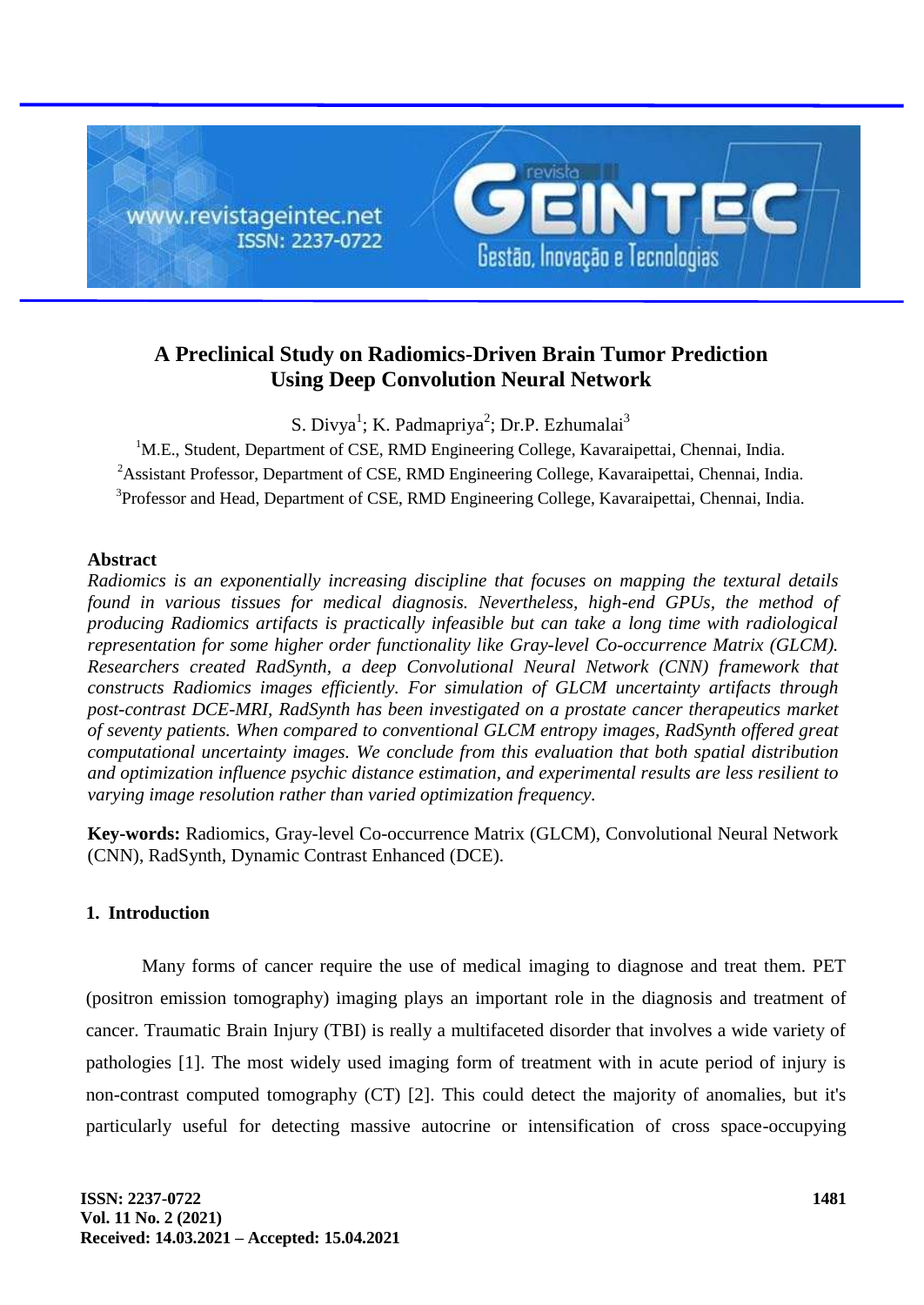specimens[3]. Currently, radiologists and practitioners view PET portraits and other medical images visually[4]. Medical images, on the other hand, provide more detail than could be seen visually. Considering the enormous volume of visual input that processes the data, this is applicable also for knowledgeable radiologists[5]. As a result, there seems to be an increasing demand for Computer Aided Design (CAD) systems that can help radiologists diagnose cancer quickly and accurately. Such systems can detect cancerous nodules in CT scans automatically and provide crucial data concerning the malignancy characteristics. Radiomics, which uses image processing techniques to explain fundamental physiopathology in diagnostic samples, is the transformation of digital medical images through extractable high-dimensional imagery. Dimensionality reduction approaches become critical when combined with large space. The nonparametric Partial Least Squares (PLS) approach for processing radiomics-derived identifiers has been investigated in recent years. Even though it is appropriate for problems in which the selection of attributes exceeds the number of artifacts, the technique is widely used in the OMICS region[6]. The aim of this study is to use CT-derived descriptors to classify and predict TBI lesions. Previous research has used simple density and shape features to detect them, as well as deep learning to recognize TBI scans[7]. The multivariate characterization and perception of these lesions, on the other hand, has yet to be discussed. Extra-axial hematomas which affect humans impact (for example, hemoglobin sluice contraction and sagittal move) can necessitate immediate neurosurgical relocation. Contusions, on the other hand, can require non-surgical care. The identification and assessment of these lesions is critical in the medical decision-making phase in this regard[8]. Amidst the diagnostic efficacy of revelation radiomics-based methodologies, interpreting the rationale behind their prognostications remains a major challenge. Lung cancer can be detected and diagnosed early, which can greatly reduce mortality rates[9]. Low-dose computed tomography (CT) imaging, in particular, has proved to be one of the most successful methods of detecting lung cancer in its early stages.

#### **2. Background Study and Methods**

Every specimens were resliced it into cohesive voxel proportion of  $[1x1x1 mm3]$  with the intention of retrieving robust genetic variants that were responsive to test amplification and reconstruction specifications. Voxel regularization is an extremely useful phase towards reliability test was conducted Radiomics identifiers, as demonstrated[10]. Using the regression coefficients variants, we derived Radiomics traits for each lesion found in the scan. Fig.1 The first phase consist of input image that is categorized to intensity features and texture features with multiple Radiomics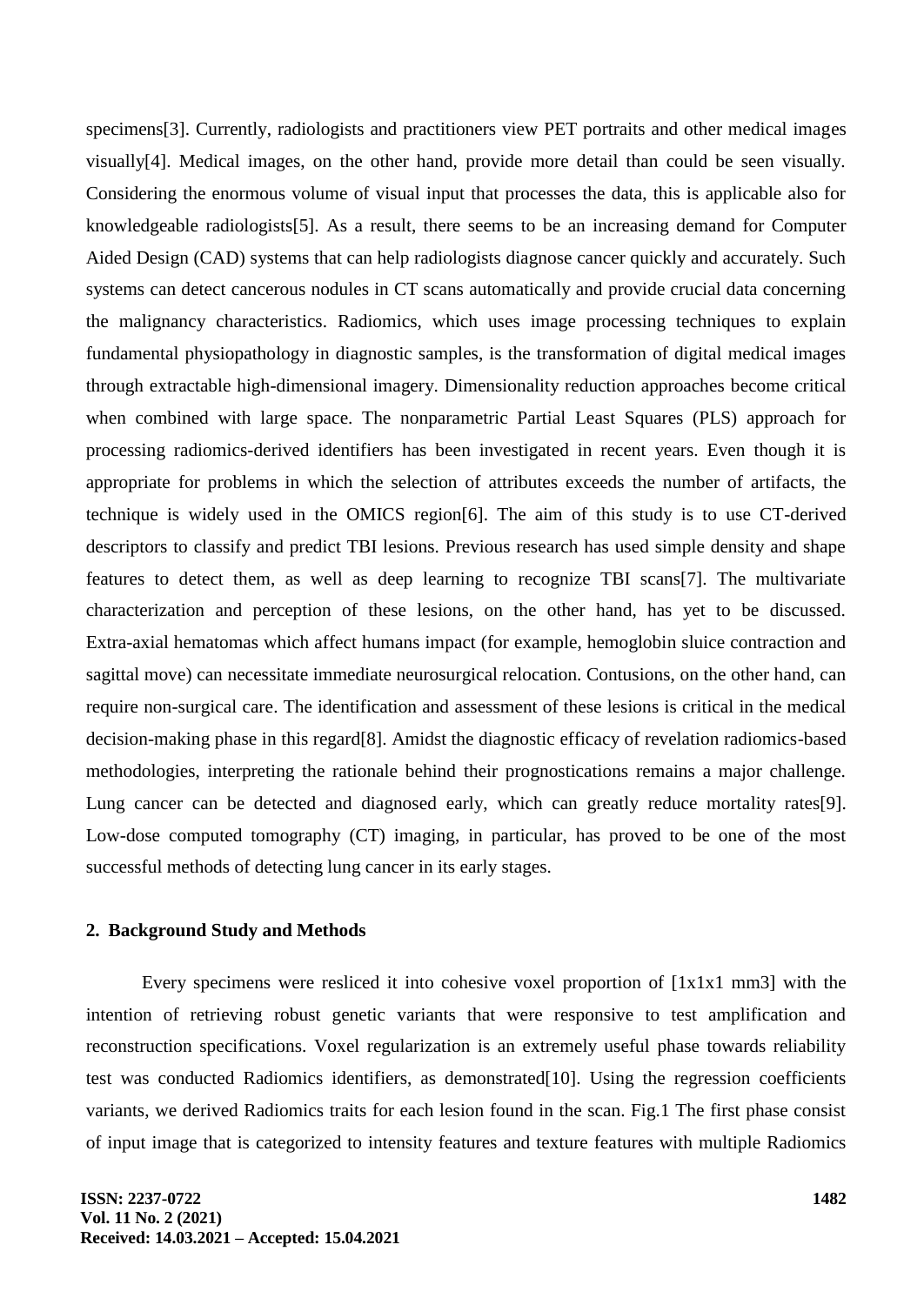features. The second phase consist of Multi-modal Dataset which is then categorised to Feature selection and Modelling.



Fig. 1- Workflow for Determining the Quantitative Correlation between Texture Pixel Intensities and various Contour Sizes and Time Points. The Acquisition Time for each Image is 4 Minutes

The module diagnosis method determines whether the sensed lesions are malignant or benign. The principle of radiomics, which includes the high-throughput abstraction and owing to the vast number of performance indicators from diagnostic imaging data in order to classify tumor phenotypes quantitatively, has piqued interest[11]. The CNN's coarse structures acquire specific data, while the CNN's principal components acquire more statistical information. The CNN's initial layer extracts outlines and blobs that may be useful in defining textural details in the feature vector. In addition, deeper CNN layers could be equipped to model progressively complicated tonal details in the pixel values[12].

A. HAND-ENGINEERED RADIOMIC FEATURES: Radiomics-based methods in the past focused on predefined, hand-engineered features developed with the aid of radiologists. Typical image-based traits captured by such hand-engineered features include strength, texture, and form. The researchers, for example, extracted texture features from segmented modules and categorized them using a linear discriminant classifier. They used module shape as a feature, while 3D texture analysis aids in the extraction of discriminate features for module classification. The feature set is made up of a series of margin-based, shape-based, and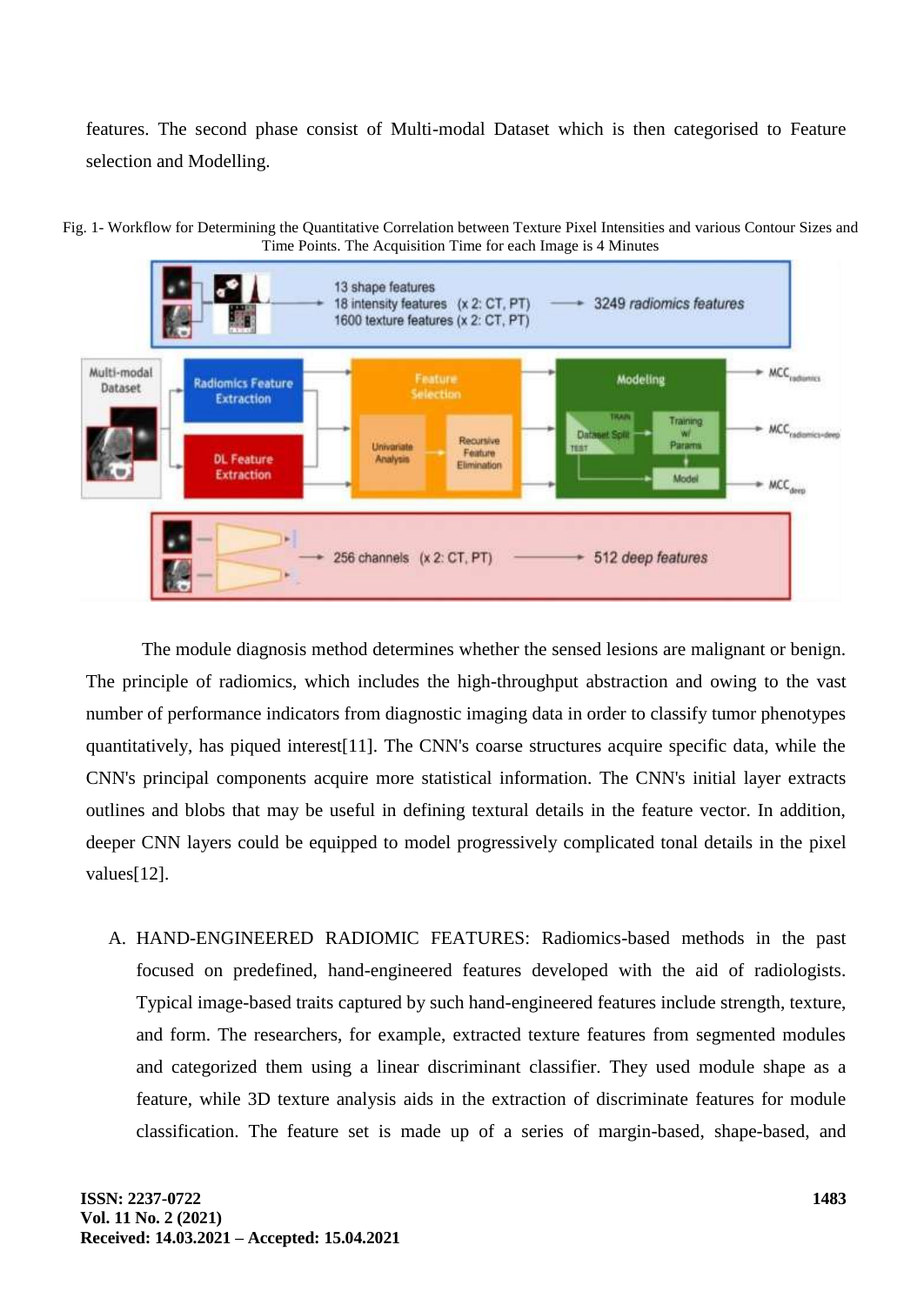texture-based features derived from the segmented module. Using this Radiomics feature set, support vector machines were used to identify the nodule as malignant or benign.

- B. RADIOMICS FEATURE: This has sparked a lot of interest in the development of research Radiomics, which involves learning and discovering high-dimensional functional Radiomics functionalities from the vast amount of medical imaging relevant data. These recently found Radiomics variations make for a much more personalized phenotype characterization of tumors. Deep convolutional Radiomics virtual instruments have shown considerable success in the classification of nodules. These Radiomics sequencing technology allow a robust classification system that can withstand the heterogeneity found in brain nodule characteristics with enough anatomical complexity.
- C. PERFORMANCE AND STATISTICS: Correctness, flexibility, and consistency have been used as outcome measures for massive tumor algorithms. Although massively complicated deep convolutional Radiomics modular synthesizer algorithms can important in present efficiency, among the most significant drawbacks of using such sequencers is their difficulty in interpretation. The Benjamini & Hochberg technique was used to monitor the wise error rate. The researchers used two-tailed experiments with a critical value of 0.005. There are two types of methods currently in use. The first set of strategies aims to decode the deep convolutional architectures' universal decision-making mechanism by defining inputs that optimize the architecture's outputs. Through extracting attentive layouts for both the feature vector, the second group of strategies offers a reason for the hypothesis being produced [13]. The attentive images illustrate the architecture's attentive borders to make a precise prediction. The non-parametric Kruskal-Wallis test was used to determine the most important per-class identifiers in spite of Priority boarding grades[14]. The Dunn's test regarding pairwise testing was used when the p-values demonstrated effect size.

#### **3. Results and Discussions**

The proposed Radiomics sequencer was once built by complexity layering the comprehensible computation cells simultaneously. The goal is to reduce the prototype objective function while increasing accuracy rate, allowing for more standardized sequencer design process. The proposed radiomic sequencer is made up of four comprehensible sampling cells that are layered depth-wise. As we progress further into the structure, the number of streams increases, while the computational complexity remains constant for the first three peaks [15]. The proposed radiomics modular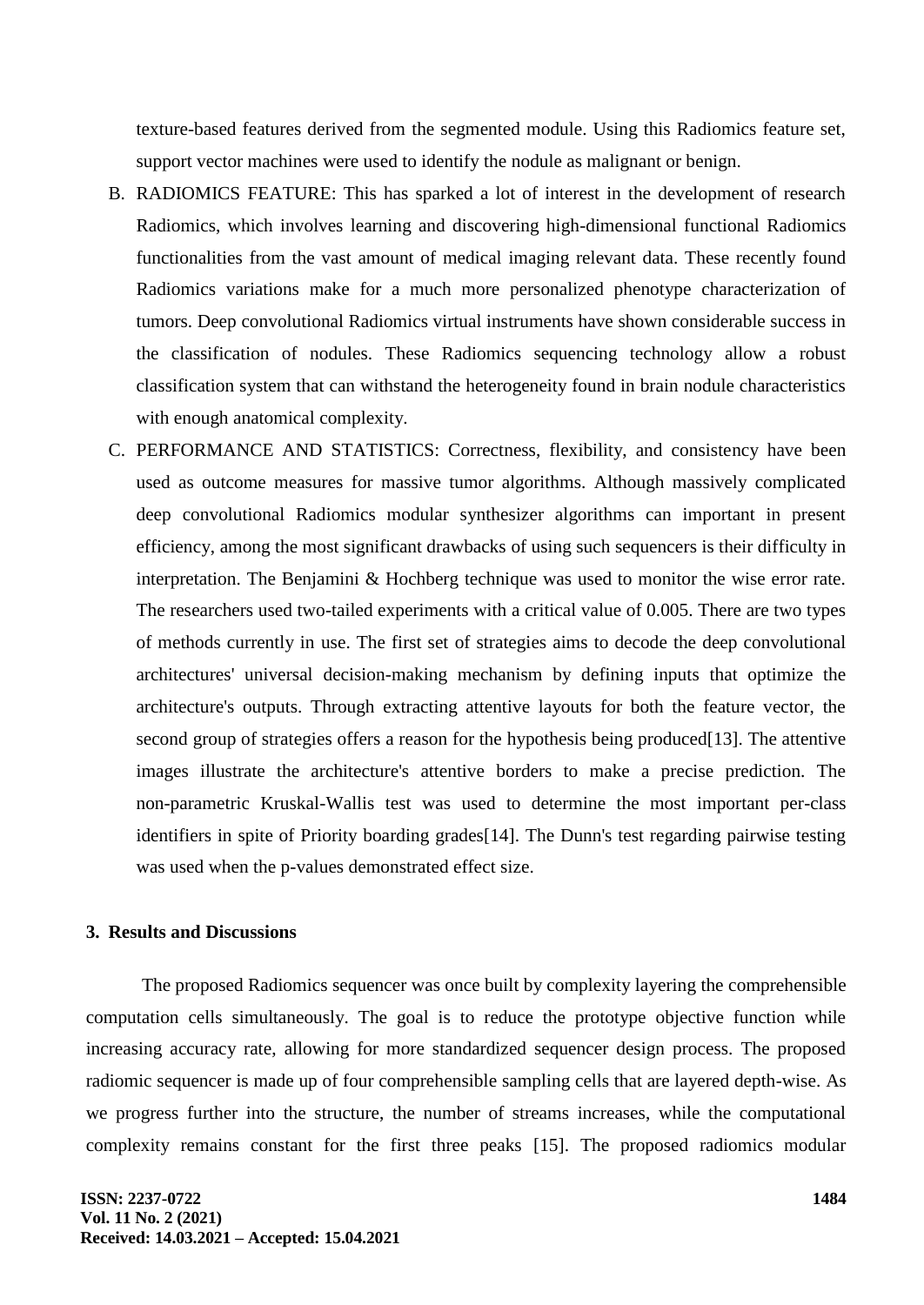synthesizer was designed using a standardized conceptual framework, with the etiopathogenesis consisting of a deep stack of decipherable sampling modules with identical micro-architectures. Fig.2 Researchers used 3rd order splines to interpolate the raw data to an isotropic 1.5 mm3 resolution. ExploreDTI measured diffusion nonlinear parameters for the DTI and DKI. The updated 2-step methodology was used to quantify the NODDI scalar metrics. The ODI voxels with profit maximizers to 0.704833 were regionalised in the first stage and reestimated in the second. The enhanced ODI (iODI) parameters that resulted were used in the following study.

Fig. 2- Data Workflow Visualization. Eddy-current and Motion Corrections were used to Noise-correct the Original Raw Data



The MK images are combined with T1, 2-weighted images to cover the assumed high-grade area of the solid tumor (red) and CNAWM (blue). (The reader is directed to the online version of this article for clarification of the color references in this figure legend). Two qualified neuroradiologists used the ITK-SNAP toolbox to create tumor masks and contralateral normal appearing white matter (CNAWM) regions for metric normalization. Regions of interest were manually drawn around the solid tumor sections with the highest MK metrics in the tumor, with the MK variance held at about 30% of the limit.

| <b>Standards</b> | Fractional<br>Anisotropy<br>(FA) | Axial<br>Diffusivity<br>$(AD) \mu m2/ms$ | Radial Diffusivity<br>$(RD) \mu m2/ms$ | Mean Diffusivity (MD)<br>$\mu$ m2/ms |
|------------------|----------------------------------|------------------------------------------|----------------------------------------|--------------------------------------|
| Gliomas IV       | 0.19/                            | 1.2/                                     | 1.4/                                   |                                      |
|                  | 0.07                             | 0.1                                      | 0.2                                    | 0.1                                  |
| High-Grade       | 0.13/                            | 1.5/                                     | 1.8/                                   | 1.3/                                 |
| Gliomas (HGG)    | 0.05                             | 0.4                                      | 0.2                                    | 0.4                                  |

Table 1- Complete Dissemination Scalar Parameter for each Category of Glioma Patients, along with their Mean difference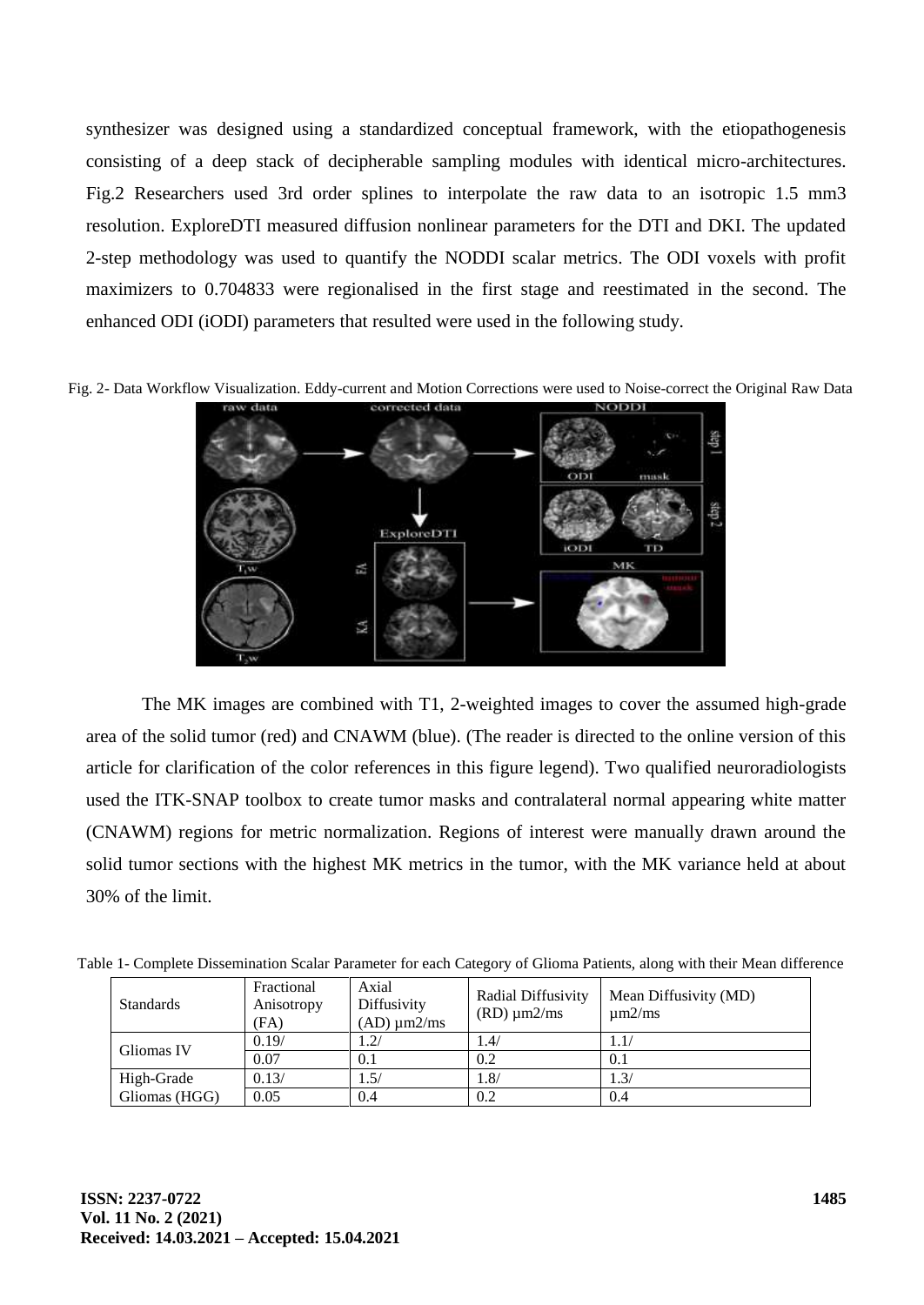In this research, reliable diffusion photon parameters depending on three diffusion strategies (Axial Diffusivity, Radial Diffusivity, Mean Diffusivity) include detailed microstructural evidence regarding brain tissue differences in three WHO categories of neural gliomas. Table.1 For each group of glioma patients, the average square quantities of the approximate diffusion parameters were calculated, along with their mean difference. FA increases as glioma grade increases, while MD, AD, and RD decrease. An significance level and Cohen's d variable have been evaluated in order to approximate the intensity of the observed quantitative outcomes [16]. The calculated Spearman's non-parametric dependent variables were used to build a few inferential statistics.



Fractional Anisotropy is a surface morphology reliability overview metric. Fractional Anisotropy is reactive to phase transformations but not to the form of change. In terms of WM shifts and anatomy, Axial Diffusivity is highly unpredictable. Axial Diffusivity declines after endothelial damage[17]. This same Axial Diffusivity from WM wavelengths are said to expand as the brain matures. Including anti- or impaired cognitive, Radial Diffusivity rises in WM. Radial Diffusivity may be caused by changes in epithelial widths or intensity. Mean Diffusivity is an alternative indicator of glutamate volume that is comparable in GM and WM but stronger in CSF. Cellularity, edema, including necrosis are all triggers for Mean Diffusivity.

### **4. Conclusion**

The proposed radiomic sequencer not only outperforms the state findings in brain tumor prediction, and furthermore provides prediction causal inference in the context of qualitative solution maps produced by the array of interpretable sensing neurons, which illustrate the sequencer's visual inspection for future observations. We present a new end-to-end comprehensible diagnosis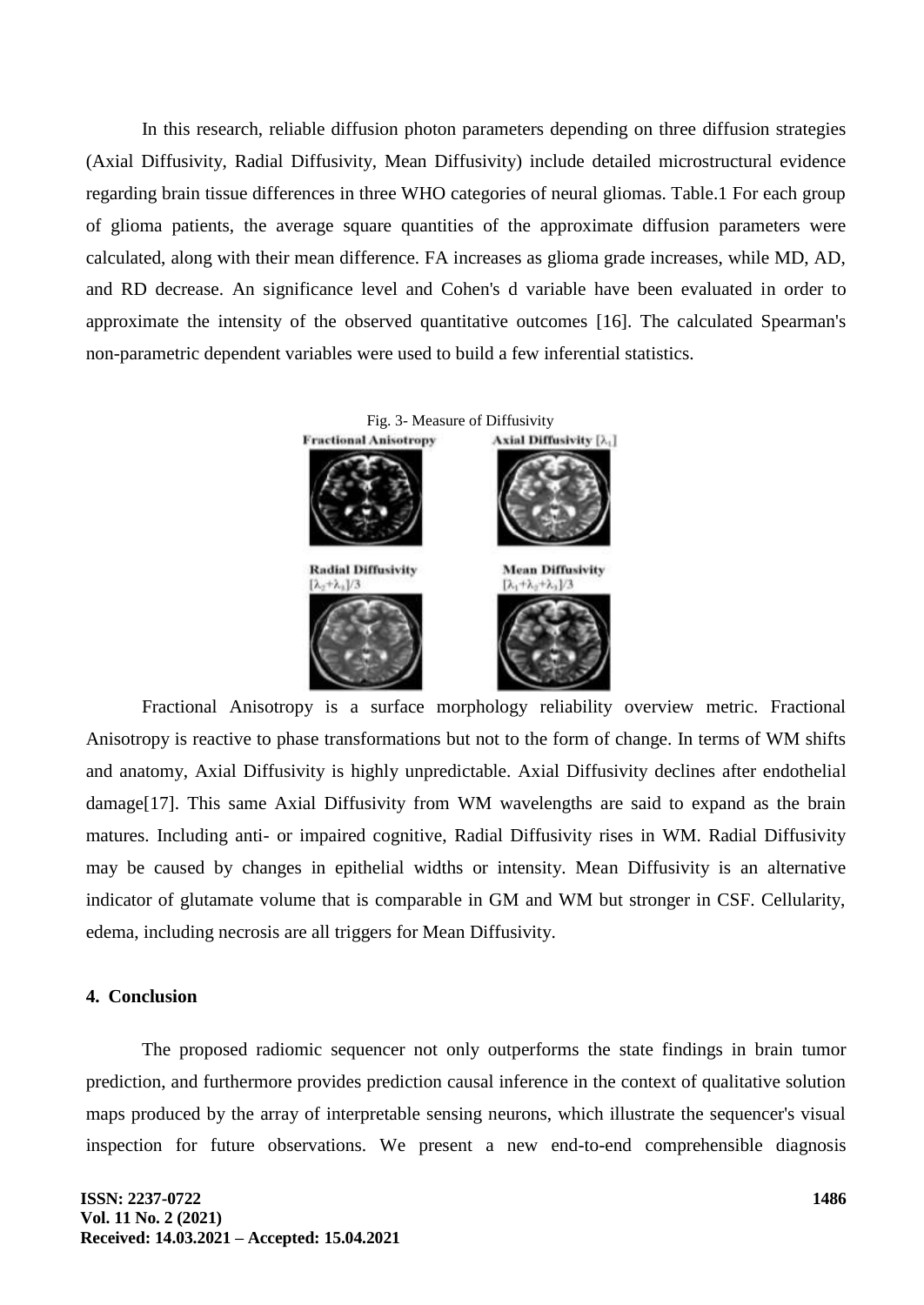radiomics-driven brain tumor prediction paradigm in this paper. The conceptual radiomic sequencer, which has a framework made up of analyzable transcription cells, makes this framework possible. The rapid response models can be used to not only verify the theoretical radiomic sequencer's projections, but to also enhance radiologist-machine coordination for precise reporting.

## **References**

Guy-Fernand, K.N., Zhao, J., Sabuni, F.M., & Wang, J. (2020). Classification of Brain Tumor Leveraging Goal-Driven Visual Attention with the Support of Transfer Learning. *In Information Communication Technologies Conference (ICTC),* 328-332.

Noreen, N., Palaniappan, S., Qayyum, A., Ahmad, I., Imran, M., & Shoaib, M. (2020). A Deep Learning Model Based on Concatenation Approach for the Diagnosis of Brain Tumor. *IEEE Access, 8,* 55135-55144.

Mahanty, C., Choudhury, C.L., Kumar, R., Mishra, B.K. (2020). Brain Tumor Detection and Classification Using Convolutional Neural Network and Deep Neural Network. In University College London. *IEEE, Xplore.*

Jia, Z., & Chen, D. (2020). Brain Tumor Identification and Classification of MRI images using deep learning techniques. *IEEE Access.*

Ramtekkar, P.K., Pandey, A., & Pawar, M.K. (2020). A proposed model for automation of detection and classification of brain tumor by deep learning. *In 2nd International Conference on Data, Engineering and Applications (IDEA),* 1-6.

Alsyed, E., Smith, R., Marshall, C., Paisey, S., & Spezi, E. (2019). Stability of PET Radiomic Features: A Preclinical Study. *In European Journal of Nuclear Medicine and Molecular Imaging*, S759.

Pfaehler, E., Beukinga, R.J., de Jong, J.R., Slart, R.H., Slump, C.H., Dierckx, R.A., & Boellaard, R. (2019). Repeatability of 18F‐FDG PET radiomic features: A phantom study to explore sensitivity to image reconstruction settings, noise, and delineation method. *Medical physics, 46*(2), 665-678.

Whybra, P., Parkinson, C., Foley, K., Staffurth, J., & Spezi, E. (2019). Assessing radiomic feature robustness to interpolation in 18 F-FDG PET imaging. *Scientific reports, 9*(1), 1-10.

Smith, R.L., Bartley, L., Paisey, S., & Marshall, C. (2019). Reinforcement Learning for Automated PET Image Segmentation. *Eur. J. Nucl. Med. Mol. Imaging, 46*(1), S758-S759.

Forghani, R., Savadjiev, P., Chatterjee, A., Muthukrishnan, N., Reinhold, C., & Forghani, B. (2019). Radiomics and artificial intelligence for biomarker and prediction model development in oncology. *Computational and structural biotechnology journal, 17,* 995-1008.

Afshar, P., Plataniotis, K. N., & Mohammadi, A. (2019). Capsule networks' interpretability for brain tumor classification via radiomics analyses. *In IEEE International Conference on Image Processing (ICIP),* 3816-3820.

Sajjad, M., Khan, S., Muhammad, K., Wu, W., Ullah, A., & Baik, S.W. (2019). Multi-grade brain tumor classification using deep CNN with extensive data augmentation. *Journal of computational science, 30,* 174-182.